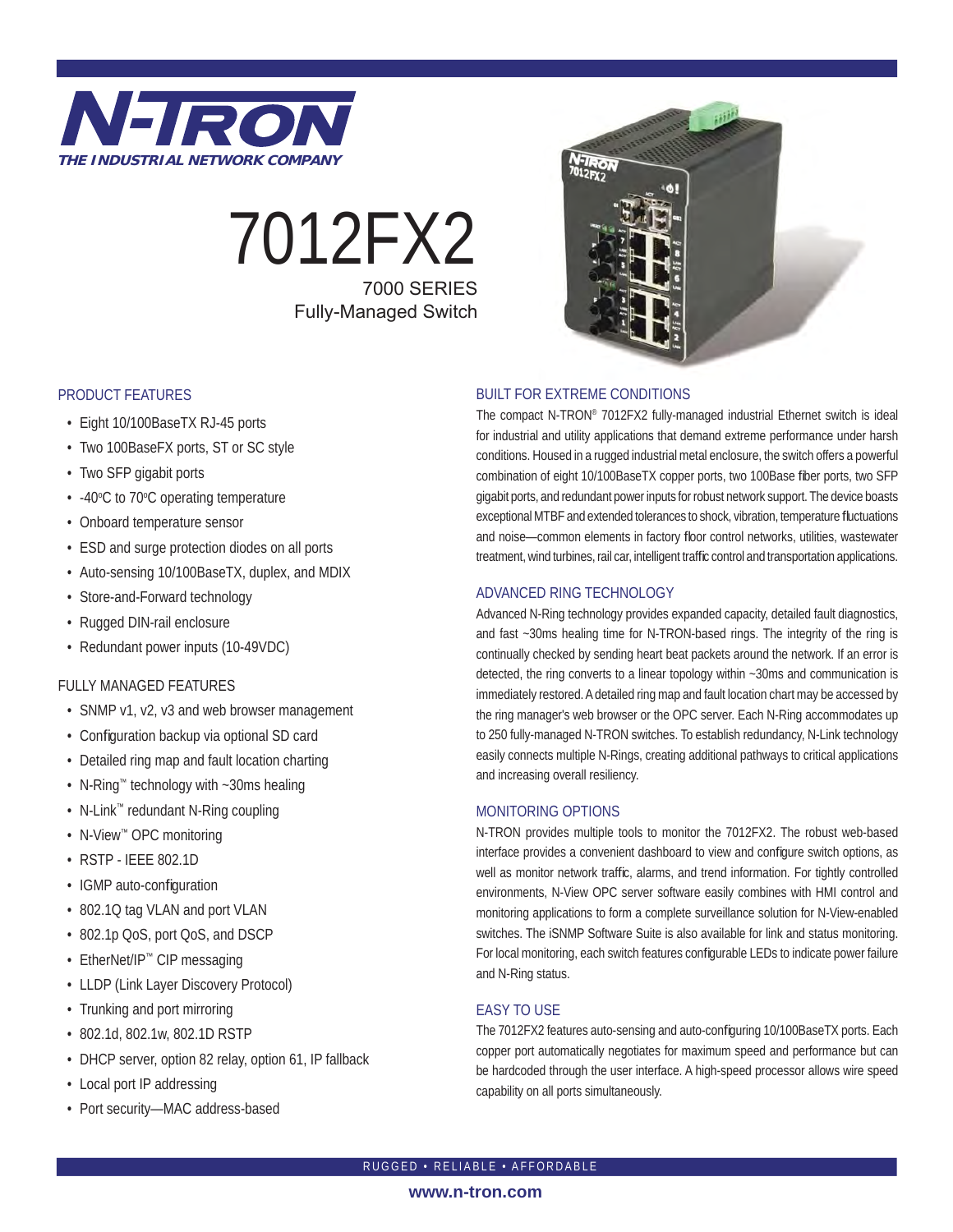## 7012FX2

### **SPECIFICATIONS**

Switch Properties

Number of MAC Addresses: 8000 Aging Time: Configurable Latency (typical): 2.6 μs Switching Method: Store-and-Forward

### Case Dimensions

Height: 4.3" (10.8 cm) Width: 3.1" (7.9 cm) Depth: 4.6" (11.5 cm) Weight (maximum): 1.4 lbs (0.64 kg) DIN-Rail Mount: 35mm

### Electrical

Redundant Input Voltage: 10-49VDC (regulated) Input Current (max): 525mA@24VDC BTU/hr: 44@24VDC N-TRON Power Supply: NTPS-24-1.3 (1.3A@24V)

### Environmental

Operating Temperature: -40°C to 70°C Storage Temperature: -40°C to 85°C Operating Humidity: 5% to 95% (non condensing) Operating Altitude: 0 to 10,000 ft.

Shock and Vibration (Bulkhead Mounted) Shock: 200g@10ms Vibration/Seismic: 50g, 5-200Hz, triaxial

**Reliability** MTBF: >2 million hours

### Network Media 10BaseT: ≥Cat3 cable 100BaseTX: ≥Cat5 cable 1000BaseT: ≥Cat5e cable

**Connectors** 10/100BaseTX: Eight (8) RJ-45 copper ports 100BaseFX: Two (2) SC or ST fiber duplex ports 1000BaseT: Up to two (2) RJ-45 gigabit copper ports 1000BaseSX: Up to two (2) LC duplex gigabit fiber ports

Recommended Wiring Clearance Top: 1" (2.6 cm) Front: 4" (10.2 cm) Side: 1" (2.6 cm)

### 100 mb Fiber Transceiver Characteristics

| Fiber Length              | $2km*$             | $15km**$     | 40km**       | 80km**   |
|---------------------------|--------------------|--------------|--------------|----------|
| <b>TX Power Min</b>       | $-19$ d $Bm$       | $-15$ d $Bm$ | -5dBm        | -5dBm    |
| <b>RX Sensitivity Max</b> | $-31$ d $Bm$       | $-31$ d $Bm$ | $-34$ d $Bm$ | $-34dBm$ |
| Wavelength                | 1310 <sub>nm</sub> | 1310nm       | 1310nm       | 1550nm   |

\* Multimode Fiber Optic Cable \*\* Singlemode Fiber Optic Cable

### SFP Gigabit Fiber Transceiver Characteristics

| Fiber Length              | 550m for 50/125um<br>275m @62.5/125um* | $10km**$         | $40km**$         | 80km**            |
|---------------------------|----------------------------------------|------------------|------------------|-------------------|
| <b>TX Power Min</b>       | $-9.5d$ Bm                             | $-9.5$ d $Bm$    | $-2d$ Bm         | 0dBm              |
| <b>RX Sensitivity Max</b> | $-17$ d $Bm$                           | $-20$ d $Bm$     | $-22$ d $Bm$     | $-24$ d $Rm$      |
| Wavelength                | 850nm                                  | 1310nm           | 1310nm           | 1550nm            |
| <b>Assumed Fiber Loss</b> | $-3.5$ to 3.75 dB/km                   | $-0.45$ d $B/km$ | $-0.35$ d $B/km$ | $-0.25$ d $B$ /km |

SX Fiber Optic Cable \*\* LX Fiber Optic Cable

Designed to comply with

- IEEE 1613 for electric utility substations
- NEMA TS1/ TS2 for traffic control

### **Regulatory Certifications**



Certificate POCC US.AB28.B06519 FCC Part 15

Class A



Class I, Div 2 Groups A/B/C/D E214222 Industry Canada ICES-003 Issue 3



Further information regarding this product's regulatory conformity can be found on the N-TRON website at www.n-tron.com/tech\_docs.php

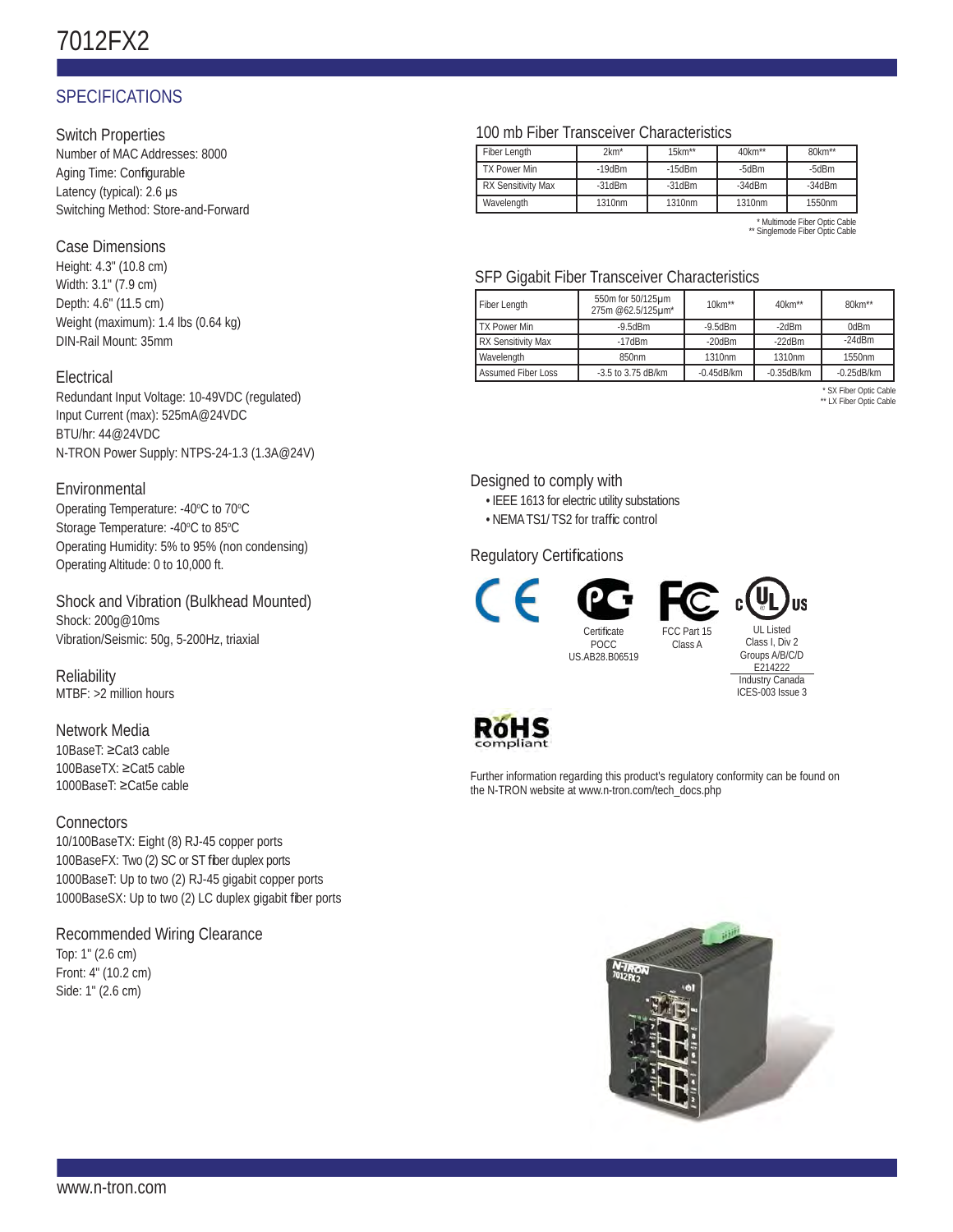